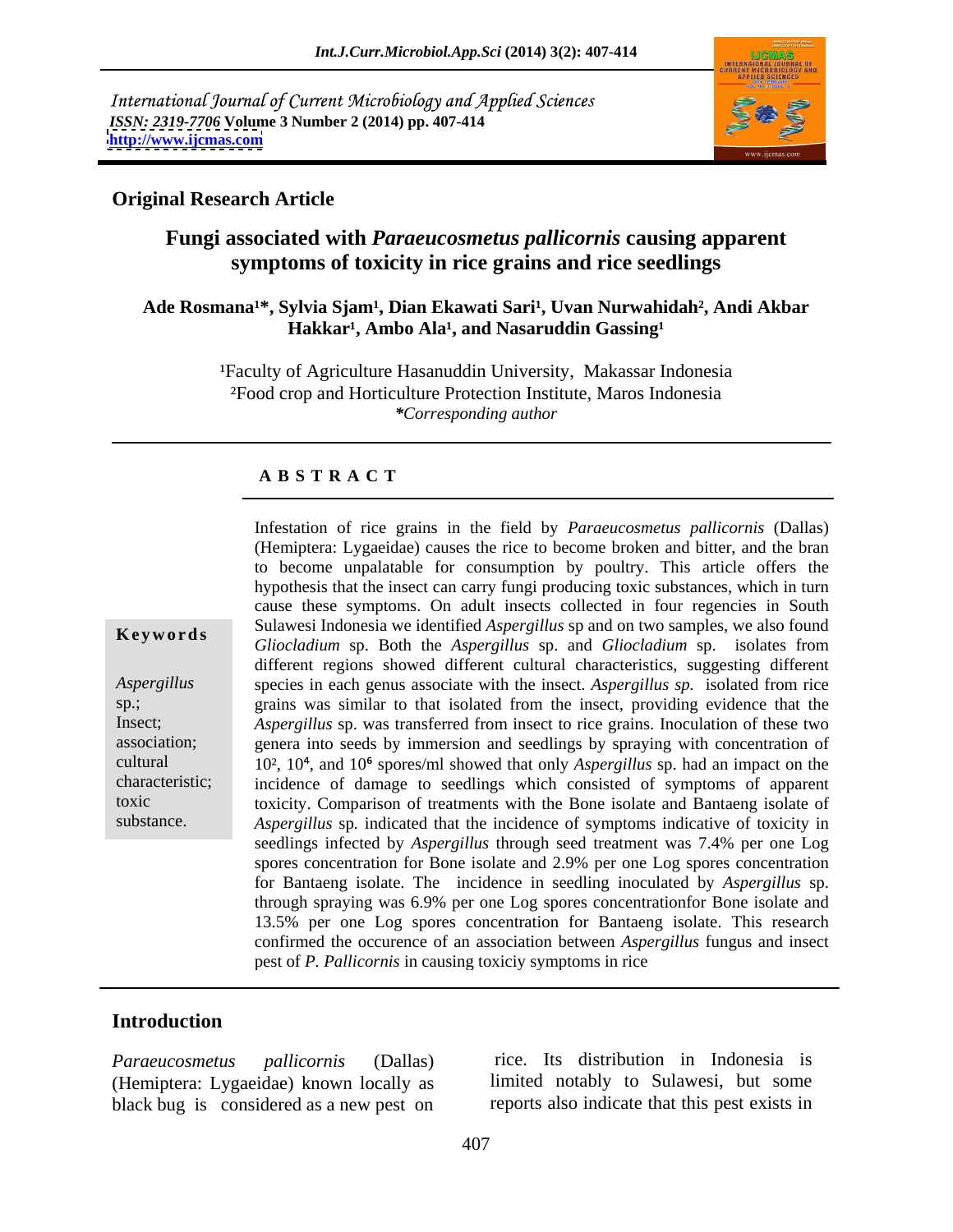Sulawesi have been observed in almost all *P. pallicornis.* Regencies in South Sulawesi (Wibowo, 2009; Ala *et al*., 2010). The life cycle of this pest including egg, five phases of nymph, and adult stages is in the range of 38 days for males and 45 days for females

The nymph of the first and second instars Soppeng, and Bone Regencies in South feed on the base of the stem, while the Sulawesi. The samples of rice damaged third, fourth, and fifth instars and adults by the insect were collected from Soppeng feed on developing rice grains causing black spots on the surface of the grains kept in a cage containing rice seedlings (Pelealu, 1991). The rice grains becomes broken and bitter and the bran unpalatable for consumption by poultry In order to isolate the fungi, adult insects feed.Therefore, this damage leads to and rice grains were put down with 70% substantial economic impact due to ethanol. The insects and rice grains were decrease of rice quality. On other hand, then surface sterilized by dipping in 70% the occurence of *P. pallicornis* on rice ethanol for 1 minute. They were then seedlings causes chlorosis symptoms or washed with sterile water. The sterilized drying of leaves (BPTPH South Sulawesi, not published). On the basis of the finding Petri dishes containing about 20 ml of that rice grains becomes bitter and the PDA medium. After three days growing appearance of chlorosis symptoms on fungi were selected and purified by leaves, we offer the hypothesis that the moving to new PDA medium identified by insect can carry fungi producing toxic characterizing the morphology of the substances. Fungi such as *Aspergillus*  mycelia and spores. Isolates were also *niger, A. fumigatus, Trichoderma* differentiated by colony pattern, density, *harzianum, T. koningii*, *Ulocladium*  color, and zonation. *consortiale*, *Fusarium* sp. and *Mucor* sp. can be carried by some groups of insect like Hymenoptera, Lepidoptera, and

East Kalimantan and East Nusa Tenggara research can provide a contribution to the (Rauf and Lanya, 2009). Since it was overall picture concerning the interaction reported for the first time in 1989, the between fungi-insects and that it can be occurrences of *P. pallicornis* in North used as a basis for controlling this *P. pallicornis*.

# **Materials and Methods**

## **Isolation and identification of fungi**

(Rauf and Lanya, 2009). Samples of adult insects of the black bug were obtained from Bantaeng, Gowa, and Bone Regencies. The insects were before isolating the fungi.

> then surface sterilized by dipping in 70% insects and rice grains were then put in

### **Inoculation of fungi on rice**

Diptera (Pereira *et al.*, 2009; Braide *et al.*, <br>2011). <br>From Bantaeng *(Aspergillus sp.)*. Bone In this research, fungi associating both (*Gliocladium* sp.) regencies growing on with *P. pallicornis* and rice grain infested PDA medium of 5 days was used for by *P. pallicornis* were isolated and inoculation of rice. Two methods were characterized and their impact on used for inoculation: seed treatment and development of rice seedling was application to seedlings. The seed evaluated. It is hoped that the result of this treatment was done by submerging seedsFungi isolated from insects originating from Bantaeng (*Aspergillus* sp.), Bone (*Aspergillus* sp.), and Soppeng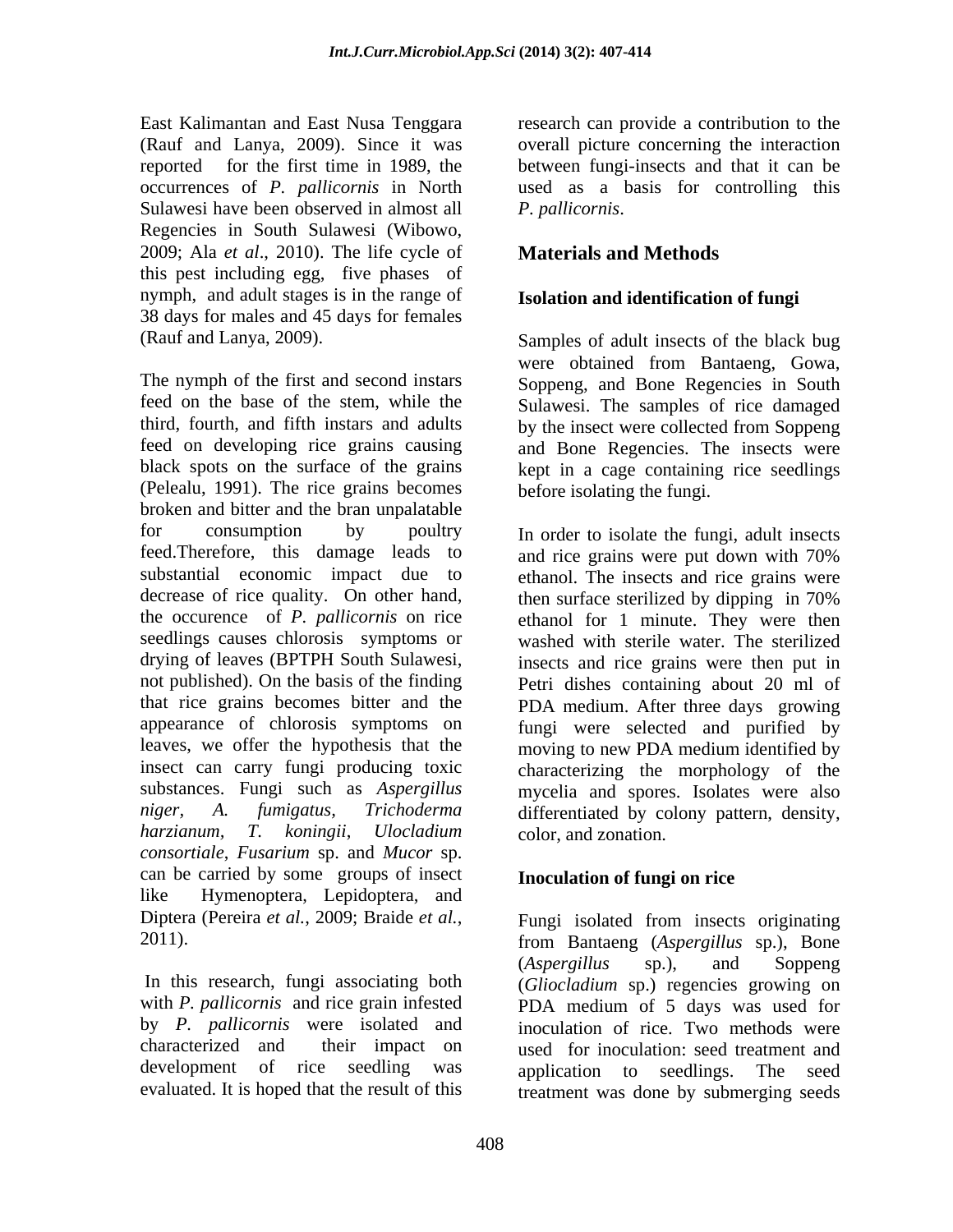in spore suspensions for 24 hours. These seeds were kept on humid tissue for 48 and simple conidiophores with a terminal hours and then were planted in small 250 vesicle bearing short branches or phialides ml pots. Inoculation of seedlings was radiating from the entire surface. Conidia conducted by spraying 12 day-old were phialosporic, globose, unicellular and seedlings which were planted in small pots as above. The spore concentrations used terminal branches, but colored in mass for seed treatment or seedling application disposed in long basipetal chain. While, were  $10^2$ ,  $10^4$ , and  $10^6$  spores per milliliter. Gliocladium possessed conidiophores Each treatment was replicated four times macronematous and mononematous, erect, and each replication consisted of one pot septate and branched, ending in a branched containing five seedlings. The system of phialides. Conidia were

Observations of toxicity symptoms were *Aspergillus* was found in all *P. pallicornis* conducted on seedling of 33 days old. The samples collected in Soppeng, Bone, incidence of toxicity symptoms was Bantaeng, and Gowa, but each isolate calculated using the formula of  $I = a/b$  x 100%, where I is the incidence of toxicity symptom, a is the number of seedlings and zonation, where Soppeng isolate was with toxicity symptoms and b is the total white with yellow spores and without any number of seedlings observed. Toxicity symptom consisted of delay of growth, with green spore on concentric zone, the stunting, and chlorosis or blight on leaves of seedlings treated by fungi through seed treatment . On seedlings treated by isolate was white with black spores and spraying of fungi, the toxicity was just indicated by chlorosis or blight of leaves. The rates of toxicity symptom incidence *Aspergillus* sp. isolated from rice grains of by fungi in each treatment were analyzed Soppeng and Bone origin possessed by a regression equation (Toxicity similar cultural characteristics to symptom incidence in ordinate and Log of *Aspergillus* sp*.* isolated from adult insects spores concentration in abscissa). For of Soppeng and Bone origin respectively. evaluating significant differences between the regression coefficients (rates of *Gliocladium* sp. was just isolated from toxicity symptom incidence) of each adult *P. pallicornis* of Soppeng and Gowa treatment, these regression coefficients origin, while none was obtained from were analyzed by the T-test. insects of Bone and Bantaeng origin and

Two genera of fungi, *Aspergillus* and *Gliocladium* were isolated from adult insects of *P. pallicornis*. *Aspergillus* produced septate and branched hyphae and

Gliocladium possessed conidiophores **Observation and data analysis** and aggregated in conidial masses. macronematous, mononematous, erect, hyaline arising together at the end of *Gliocladium* possessed conidiophores phialosporic, unicellular, hyaline, ovoid

> showed different cultural characteristics. This difference was notably found in color zonation, while the Bone isolate was white Bantaeng isolate was white with greenish spores and no zonation , and the Gowa light radial furrowed on (Table1).

similar cultural characteristics to

**Results and Discussion** *Aspergillus* sp. the two isolates of origin, while none was obtained from also none from rice grains. As shown with *Gliocladium* sp.had different cultural characteristics on PDA media.

> The treatment of *Aspergillus* sp. Isolates from Bone and Bantaeng isolate through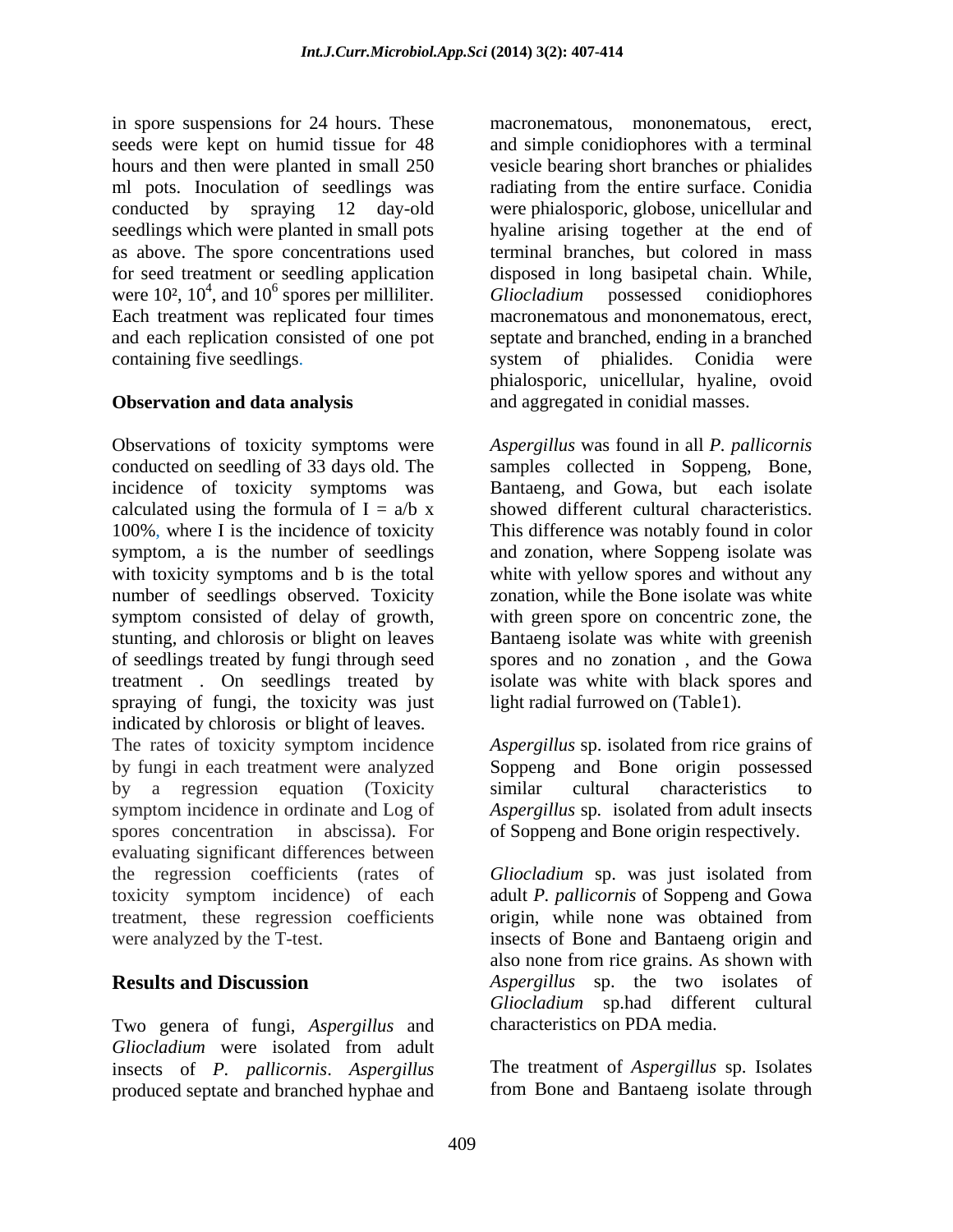seed treatment caused symptoms such as retarded growth, stunting and chlorosis or probably specific for the genus, but not blight of young leaves, while the treatment through foliar spraying caused chlorosis followed by drying off starting from tip of (McCauley, 2009; Mostofa and Fujita, in seedlings infected by *Aspergillus* sp. spores concentration for Bone isolate and 13.5% per one unit Log of spores Association between *Aspergillus* sp. and concentration for Bantaeng isolate and insects have been reported previously such these two rates were also significantly as *A. ochraceus, A*. *flavus*, and *A. niger* different  $(P \le 0.05)$  (Figure 2). On other with coffee berry borer, *Hypothenemus* hand, treatment by *Gliocladium* sp. *hampei* (Vega et al., 1999; Perez et al., resulted in a smaller incidence of toxicity 2003), A. flavus with corn ear borer symptoms on rice seedlings and did not *Helicoverpa zea* (Nesciand Etcheverry, showed any linearity in regression, the 2002), and *Aspergillus* sp. with ambrosia highest was 10% when this fungus beetle of cork oak, *Platypus cylindrus* applied through seed treatment and 9.4% (Henriques *et al.*, 2009). But these

of insect collected from four regencies in to plant and/or plant parts concerned. South Sulawesi, this indicated that this that the insects could acquire the fungi

from their environment, but that this is specific for species.

young leaves. These symptoms were *Aspergillus* sp. associated with insects can similar toxicity symptoms caused by be detected on surface of the insect, in copper on crops including rice the intestines, mycangia, feces, insect 2013; Sulistyono and Rokhmah, 2012). Etcheverry, 2002; Perez *et al*., 2003; The higher the concentration of spores Henriques *et al*., 2009). Our method of applied, the greater the severity of isolation of *Aspergillus* sp. could not be symptoms occurred in the rice seedlings. used to indicate precisely where the The incidences rate of toxicity symptoms fungus resides, since the isolation was through seed treatment were 7.4% per one The similarity between Aspergillus sp. unit Log of spores concentration for Bone isolated from insect and from rice grain, isolate and 2.9% per one unit Log of suggested that *Aspergillus* sp. from rice spores concentration for Bantaeng isolate grain may come from *P. pallicornis* insect and these two rates were significantly and that the fungi probably reside in the different  $(P \le 0.05)$  (Figure 1). The digestive tract including the mouth parts. incidences rate of toxicity in seedling From these sites, the fungi could be inoculated by Aspergillus sp through transferred to the rice grain through their spraying were 6.9% per one unit Log of stylets when they feed. Previous research has demonstrated that galleries, and borer holes (Nesci and done from the entire adult insect body. The similarity between *Aspergillus* sp. stylets when they feed.

through spraying. research studies did not give any *Aspergillus* sp. was found from all samples *Aspergillus sp.* when it is applied directly *hampei* (Vega *et al*., 1999; Perez *et al*., 2003), *A. flavus* with corn ear borer (Henriques *et al.,* 2009)*.* But these information concerning the impact of to plant and/or plant parts concerned.

genus is important in the *Aspergillus*- Previous reports indicated that Aspergillus *Paraeucosmetus pallicornis* association. infection on rice seedlings caused leaf spot Meanwhile, these *Aspergillus sp*.showed or necrosis symptoms (Hinampas *et al.*, different cultural characteristics indicating 2013), this is due to the activity of a possible difference in species. It appears enzymes produced by the fungus. Some or necrosis symptoms (Hinampas *et al*., 2013), this is due to the activity of Aspergillus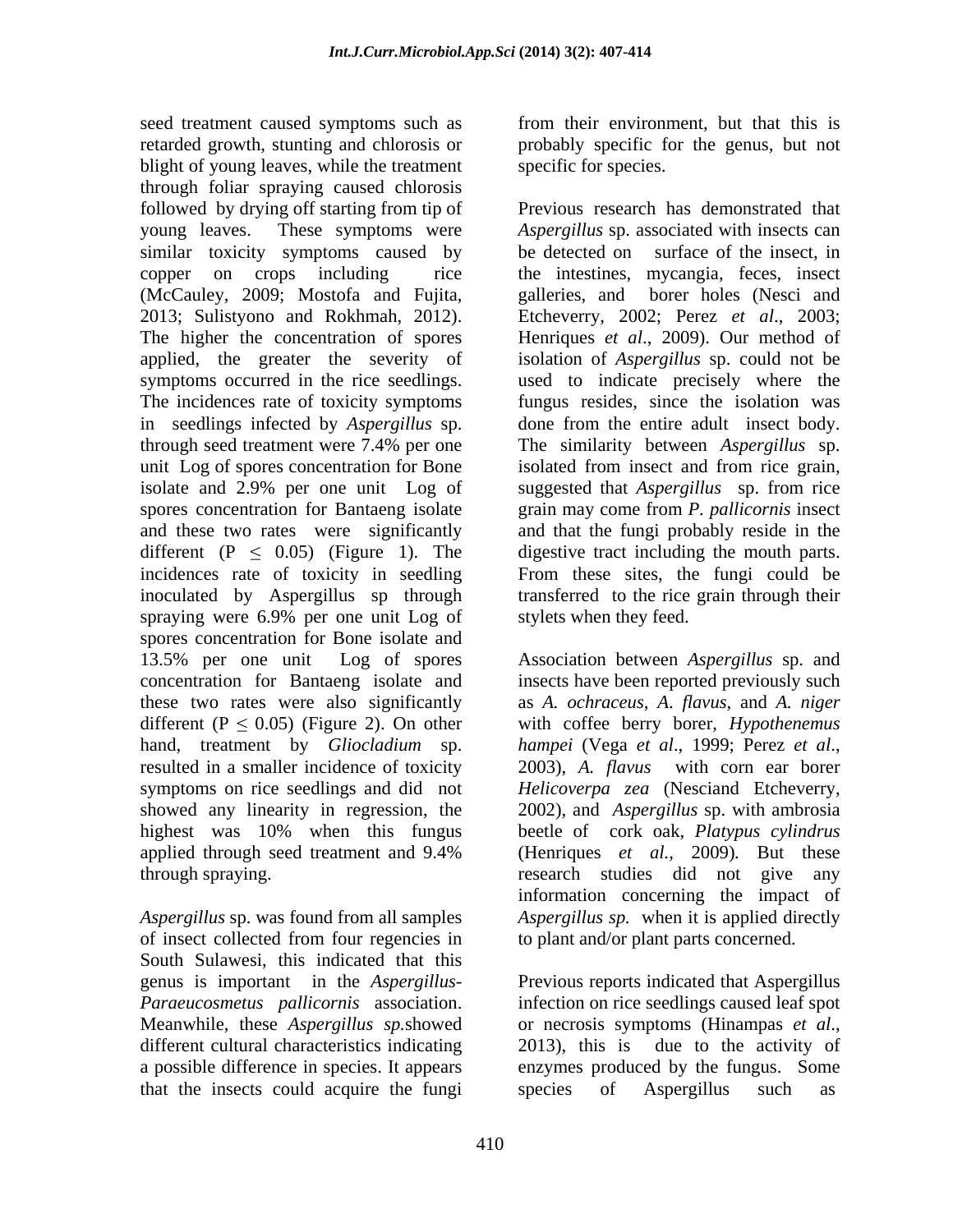| .<br><br>$\sim$<br>Table.1<br>i their cultural<br>tungi l<br>uult insect.<br>. ISOLATA .<br>ed from adu <sup>1</sup><br><sup>ct</sup> of <i>Paraeucosmetus pallicornis</i> and<br>.ne<br>14 U.C<br>$\blacksquare$ |  |
|-------------------------------------------------------------------------------------------------------------------------------------------------------------------------------------------------------------------|--|
| $\sim$ naracteristics on PDA $\sim$<br>media                                                                                                                                                                      |  |

| <b>Genus and origin</b> |                 |                | <b>Upper surface</b> |               | Lower            |
|-------------------------|-----------------|----------------|----------------------|---------------|------------------|
|                         | <b>Cultural</b> | <b>Density</b> | Color                | Zonation      | surface          |
|                         | aspect          |                |                      |               |                  |
| Aspergillus (Insect     | Effuse,         | Light          | Light yellow         | absent        | Idem to          |
| adult, Soppeng)         | powdery         |                |                      |               | upper surface,   |
|                         |                 |                |                      |               | except the       |
|                         |                 |                |                      |               | color            |
|                         |                 |                |                      |               | yellowish        |
| Aspergillus (Insect     | Effuse,         | High           | Creamish             | Concentric    | Idem to          |
| adult, Bone)            | powdery         |                | with greenish        |               | upper surface,   |
|                         |                 |                | spores in            |               | except the       |
|                         |                 |                | concentric           |               | color yellow     |
|                         |                 |                | zone                 |               |                  |
| Aspergillus(Insect      | Effuse,         | Light          | White with           | Absent        | Idem to upper    |
| Adult, Bantaeng)        | powdery         |                | greenish             |               | surface except 1 |
|                         |                 |                | spore                |               | the color        |
|                         |                 |                |                      |               | white            |
| Aspergillus(Insect      | Effuse,         | Light          | White with           | Slight radial | Idem to upper    |
| Adult, Gowa)            | powdery         |                | black spores         | furrowed      | surface except   |
|                         |                 |                |                      |               | the color        |
|                         |                 |                |                      |               | white            |
| Gliocladium             | Effuse,         | High           | Green                | Absent        | Idem to upper    |
| (Insect adult,          | Powdery         |                |                      |               | surface,         |
| Soppeng)                |                 |                |                      |               | except the       |
|                         |                 |                |                      |               | color (yellow)   |
| Gliocladium             | Effuse,         | High           | Grey                 | Absent        | Idem to upper    |
| (Insect adult, Gowa)    | velvety         |                |                      |               | surface,         |
|                         |                 |                |                      |               | except the       |
|                         |                 |                |                      |               | color (Yellow    |
|                         |                 |                |                      |               | pigmented)       |
|                         |                 |                |                      |               |                  |

*A. fumigatus* produces a wide range of glycosylhydrolases that have the capacity showed that the rice seedlings inoculated to degrade the major plant cell wall with Aspergillus expressed symptoms of polymers (Tekaia and Latge, 2005). So far, retarded growth, stunting, and chlorosis on *Aspergillus* spp. have been known as the causal agents of necrotic or rot symptoms causal agents of necrotic or rot symptoms bitterness of rice and its bran These such as crown rot of peanut, black rot of symptoms were probably due to the action onion, tuber rot of yam, stem rot of of toxins rather than the enzymes. Dracaena, kernel rot of maize, fruit rot of *Aspergillus* spp. secrete a number of toxic banana, rot of tomatoes, and rot of mango substances such as aflatoxin, ochratoxin A,

(Sharma, 2012). However, our results leaves of infected rice seedlings and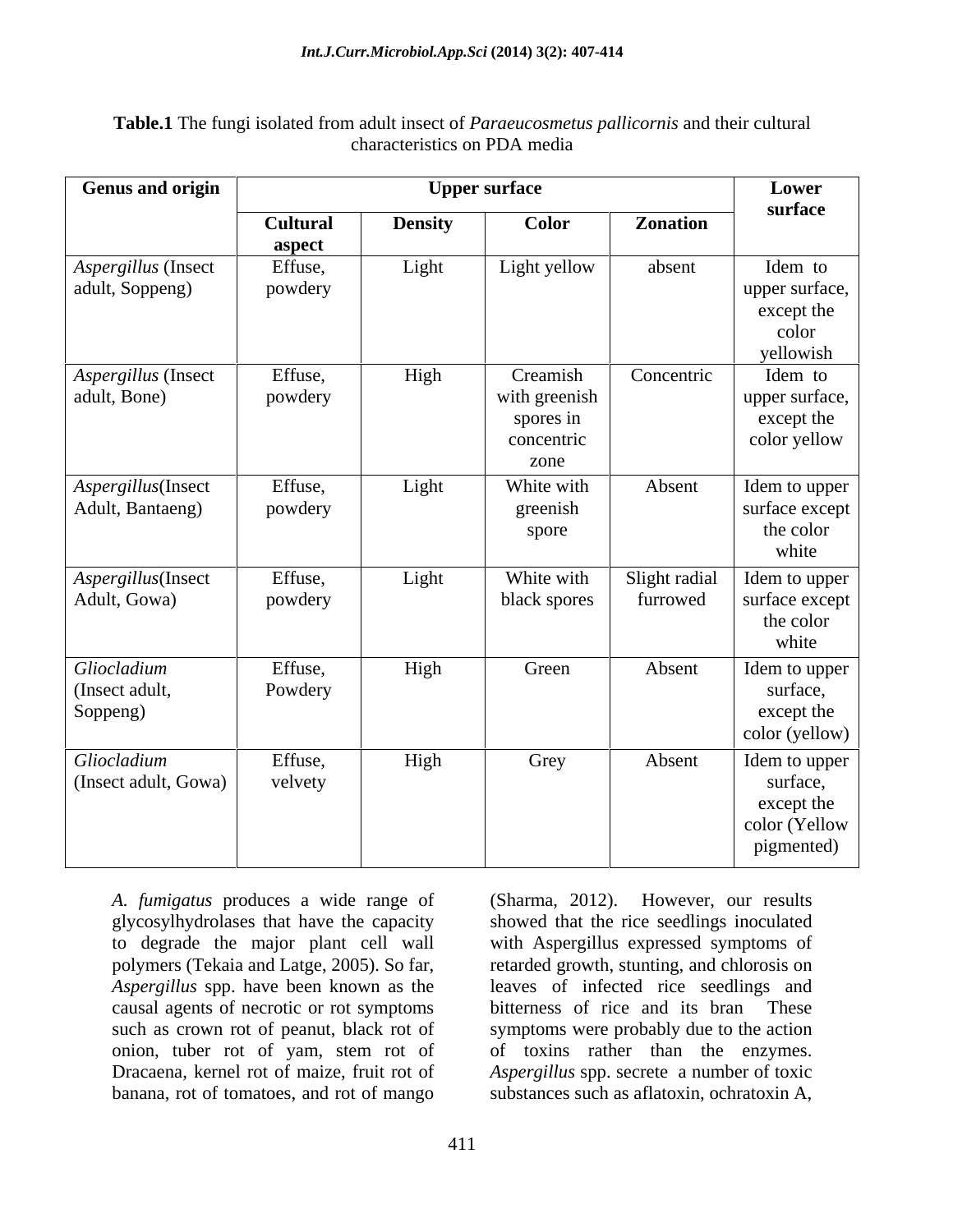**Fig.1** Incidence with toxicity symptoms of 33 days old rice seedling following treatments through submerging seed in three spores concentration of *Aspergillus* sp. (Bone and Bantaeng isolates). The rates of these two incidences (7.4 and 2.9) were significantly different (P 0.05)



**Fig.2** Incidence with toxicity symptoms of 33 days old rice seedling following treatments through spraying with three spores concentration of *Aspergillus* sp. (Bone and Bantaeng isolates). The rates of these two incidences (13.5 and 6.9) were significantly different (P  $0.05$ )

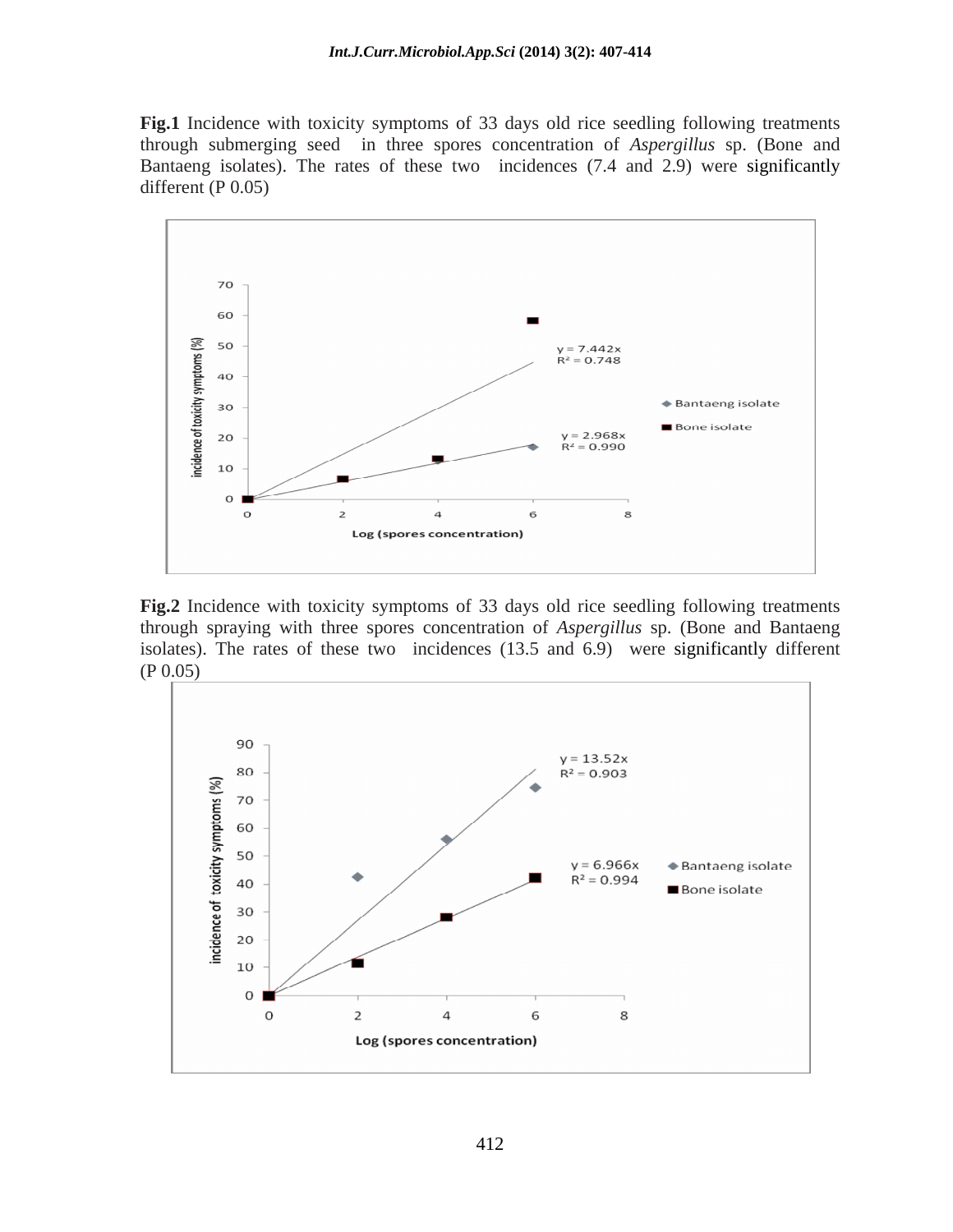sterigmatocystin, cyclopiazonic acid, **References** citrinin, patulin, and tremorgenic toxins (Vega *et al*., 1999; Reddy *et al*., 2009; Bhetariya, P.J., Madan, T., Basir, S.F., Bhetariya *et al*., 2011). Therefore, the current study results suggested that all Allergens/Antigens, Toxins and symptoms expressed on the inoculated plants were caused by toxin activities. Species.

The *Aspergillus* sp. isolated from Bone caused toxicity symptom when this isolate was applied through seed treatment, while Nwaoguikpe, R. N. the *Aspergillus sp.* Isolate from Bantaeng resulted in a greater incidence of toxicity when this isolate was applied through foliar spraying. The last case corresponds to the occurrence of similar symptoms when *P. pallicornis* exists at a high Henriques,J.,Inácio, M.L., and Sousa, E. population density on young rice in Bantaeng rice fields. This supports the cylindrus Fab (Coleoptera: hypothesis that the two isolates above were different species with each species having a specific interaction with Hinampas, V.B., Kintanar, I.M.P., and *P. pallicornis* and rice plants.

Our results provided new insights into the harzianum under experimental *Aspergillus*- *P. pallicornis*-rice plant interaction and the resulting damage to rice plants. The damage is not only caused by mechanical injury through sucking and McCauley, A. 2009. Plant nutrient piercing of insect stylet, but also by disturbance of metabolism through symptoms. Nutrient Management *Aspergillus* intervention both in the vegetative and generative phases of rice development. The damage in the Mostofa, M.G. and Fujita, M. 2013. vegetative phase is as important as that the damage to rice grains in the generative

# Acknowledgement 959-973

The authors are grateful to Agricultural 2002. Aspergillus section Flavi Department of Food Crops South Sulawesi Indonesia who have supported this Argentina. Letters in Applied research through research grants. Microbiology 34: 343–348

# **References**

- Varma, A., and Usha, S.P. 2011. Allergens/Antigens, Toxins and Polyketides of Important Aspergillus Indian Journal Clinical Biochemistry. 26:104-119
- Braide, W., Oranusi, S.,Udegbunam, L. I., Oguoma, O., Akobondu, C., Nwaoguikpe, R. N. 2011.Microbiological quality of an edible caterpillar of an emperor moth, *Bunaea alcinoe*. Journal of Ecology and the Natural Environment 3: 176 - 180.
- 2009. Fungi associated *to Platypus cylindrus* Fab (Coleoptera: Platypodidae) in cork oak. Revista de Ciencias Agararias. pp. 56-65.
- 2013. Biocontrol potential of Aspergillus niger on Oryza sativa (Rice) by Trichoderma harzianum under experimental conditions. Research Paper of Philippine Science High School , Cebu Philippine. 26 pp.
- functions and deficiency and toxicity symptoms. Nutrient Management Module No. 9 Montana State University. 15 pp.
- phase. The phase of the phase of the phase of the phase. The phase of the phase of the phase of the phase of the phase of the phase of the phase of the phase of the phase of the phase of the phase of the phase of the phase Salicylic acid alleviates copper toxicity in rice (*Oryza sativa* L.) seedlings by up-regulating antioxidative and glyoxalase systems. Ecotoxicology 22: 959-973
	- Nesci, A.andEtcheverry, M. 2002.Aspergillus section Flavi populations from field maize in Argentina. Letters in Applied Microbiology 34: 343–348